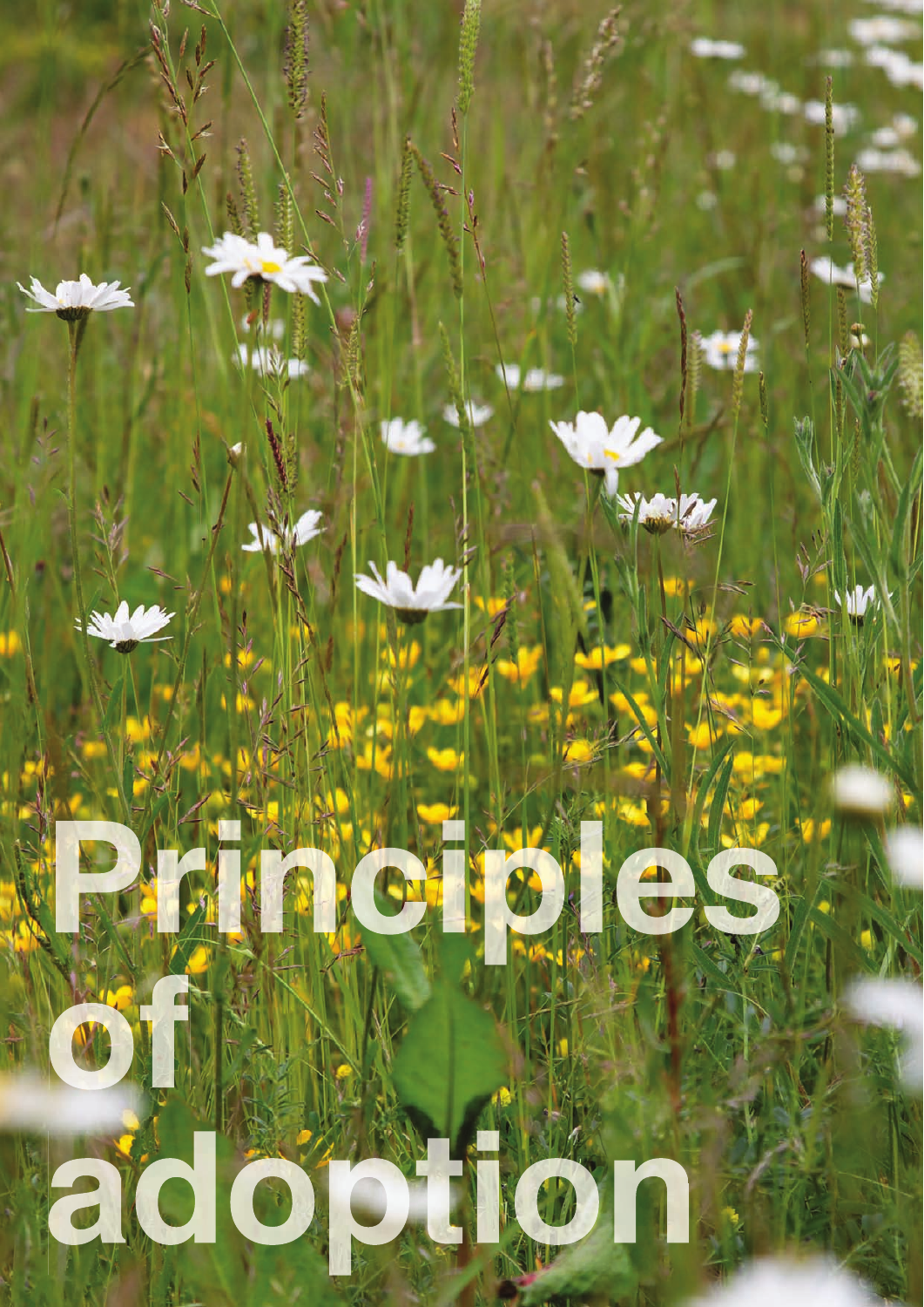## **Principles of adoption**

## **Principles**

Where Cambridge City Council adopts SUDS, the design philosophy should embody the four key high level principles that the Council wishes to see as set out below. Specific quidance on how to achieve these principles is provided in each individual section. This is to ensure that SUDS for adoption provide a robust engineering solution, are of sufficiently high quality and can be easily maintained so the Council is not burdened by excessive costs or liabilities in the future. Following these principles will provide multiple benefits to the residents of Cambridge in the form of reduced flood risk, increased biodiversity and more attractive spaces.

## **These four key principles are:**

| Reduce flood risk                |
|----------------------------------|
| Improve water quality            |
| Delivering biodiversity benefits |
| Provide amenity for residents    |

Micro managed bespoke design Integration with wider landscape setting Use of robust, low impact materials Designed to be attractive all year round